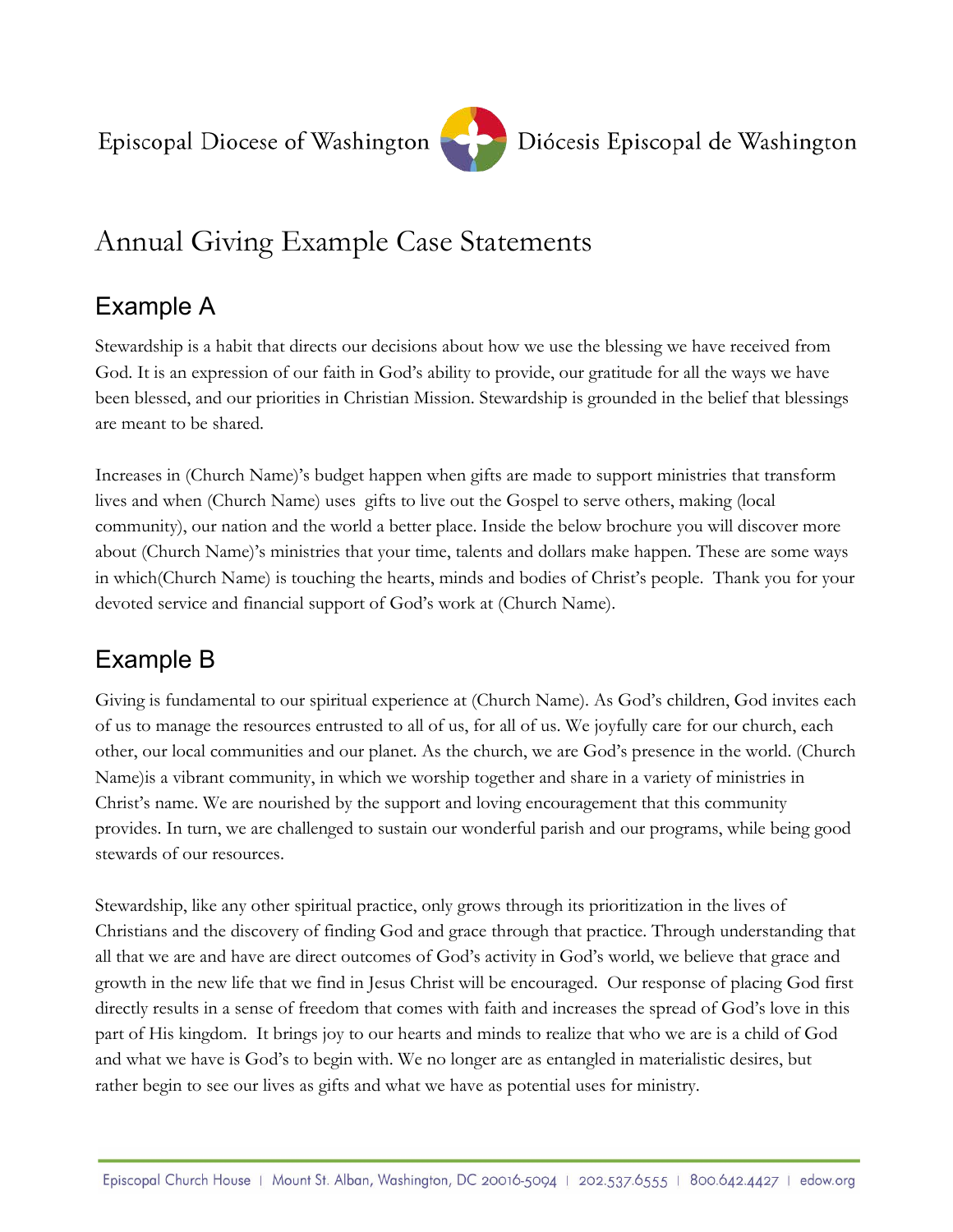### Example C

Prayerfully consider what God is doing in your life.

Prayerfully consider your personal relationship with Jesus Christ.

Prayerfully consider what (Church Name) means to you and your family, and what (Church Name) can mean in the (Local community).

Prayerfully consider what God has done in providing for your "goods and kindred," and what you will return to Him.

(Church Name) does not presume that if you have given in the past your prior pledge will continue to carry over. We need your completed, written pledge to ensure not only the continuation of our many ministries, but to enhance your personal Christian growth.

If you would like to discuss your stewardship, please contact the (Rector) at xxx-xxx-xxxx or (email address).

# Example D

Adapted from Ask, Thank, Tell: Improving Stewardship Ministry in Your [Congregation](https://www.amazon.com/Ask-Thank-Tell-Stewardship-Congregation/dp/0806652632)

There are certain characteristics that the Bible lifts up when it talks about giving. The following six characteristics could easily be seen as the values of a steward. We encourage each member of the congregation to grow into the practice of living these biblical stewardship characteristics.

Value #1: Intentional

Being intentional in ones giving means to develop a plan for your giving and then follow through with the plan. One method of being intentional is to indicate the amount you will give in the coming year with a pledge card.

Value #2: Regular

To be regular in your giving means to establish a pattern in your giving and to follow that pattern. Since systems of compensation are different, being regular is to follow your plan according to your own specific way of receiving income.

Value #3: Generous

Generous giving is perhaps the most basic stewardship value. In Luke 12:34, Jesus says, "For where your treasure is, there your heart will be also." Generous giving is a tangible sign of your spiritual health.

Value #4: First

First-fruits giving means giving to God first and living off the rest. If you are going to give generously, you need to give first.